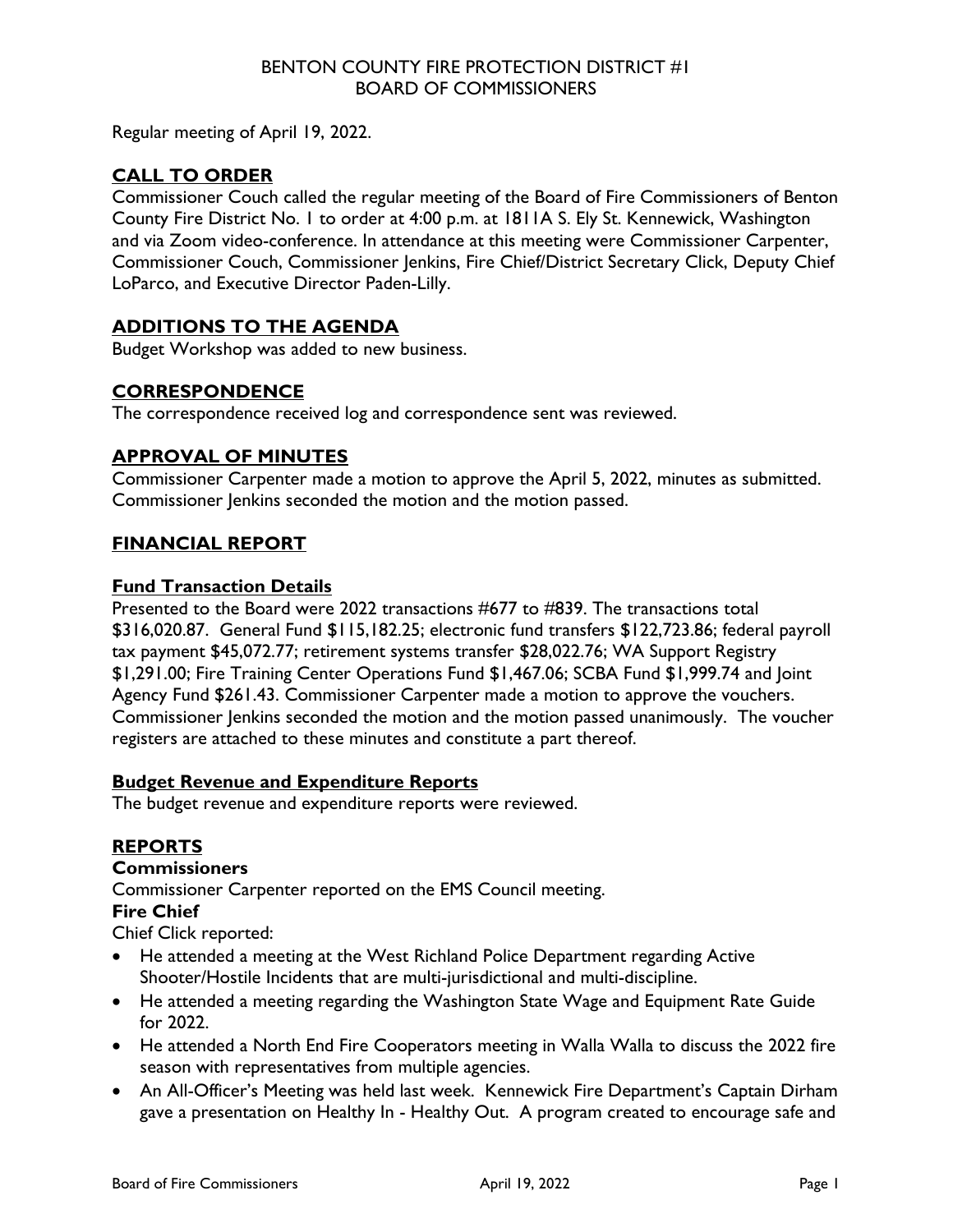healthy practices from the first day as a firefighter to retirement to reduce the exposures to carcinogens.

- He and Deputy Chief LoParco attended a meeting at the Fire Training Center (FTC) to discuss a strategic plan and future funding of the FTC.
- He attended a Washington Fire Chiefs Legislation review meeting.
- He will meet with the District's insurance broker on Friday to begin the insurance review and renew process.
- The current projection for occupancy of Station 170 is May 2.

# **Deputy Chief**

Deputy Chief LoParco reported:

- The temporary wildland firefighters will start on May 23 and will go through September.
- He recently attended a SeWAG workgroup meeting and Deputy Chief's Meeting.

# **Training**

Captain Nicholls reported:

- Multi-Company Operations regional training is ongoing at the FTC now.
- Crews will be assisting the Tri-Tech Program with S130 Exercises and Wildland Engine Ops in the next few weeks.
- Lieutenant Promotional Testing is scheduled for June 2 and 4.
- A Hazmat training at the Pasco Railyard is scheduled in May.

# **Maintenance Department**

Mechanic/Firefighter Ball reported he attended the Washington Fire Mechanics conference last week in Wenatchee. The repair shop has still not identified the mechanical issue with the Westmark truck.

# **OLD BUSINESS**

# **Facility Bond Project**

Chief Click reported the following Station 170 updates:

- The emergency shower in the apparatus bay has been relocated.
- The compressor has been installed in the apparatus bays.
- Irrigation should be turned on in the next few weeks so the landscaping can be finalized.

# **Station 160 Water**

Deputy Chief LoParco reported that the delayed parts are still scheduled for delivery the middle of May.

# **IFB22-01 – 3/4 Ton 4x4 Trucks**

An Invitation for Bid solicitation advertised in the local newspaper did not generate any bids for new 3/4-ton 4x4 trucks. Due to a manufacturing delay, there is a shortage of vehicles across the nation; therefore, to ensure the apparatus replacement timeline is met, the Board authorized Chief Click to request quotes from two local dealerships. Two quotes were submitted to the board for review, in which Corwin Ford submitted the lowest responsible quote of \$56,868.48 per vehicle with delivery in December 2022. After a brief discussion, Commissioner Couch made a motion to award the purchase of two new trucks, not exceeding a total amount of \$120,000, to Corwin Ford as per the quote received.

# **NEW BUSINESS**